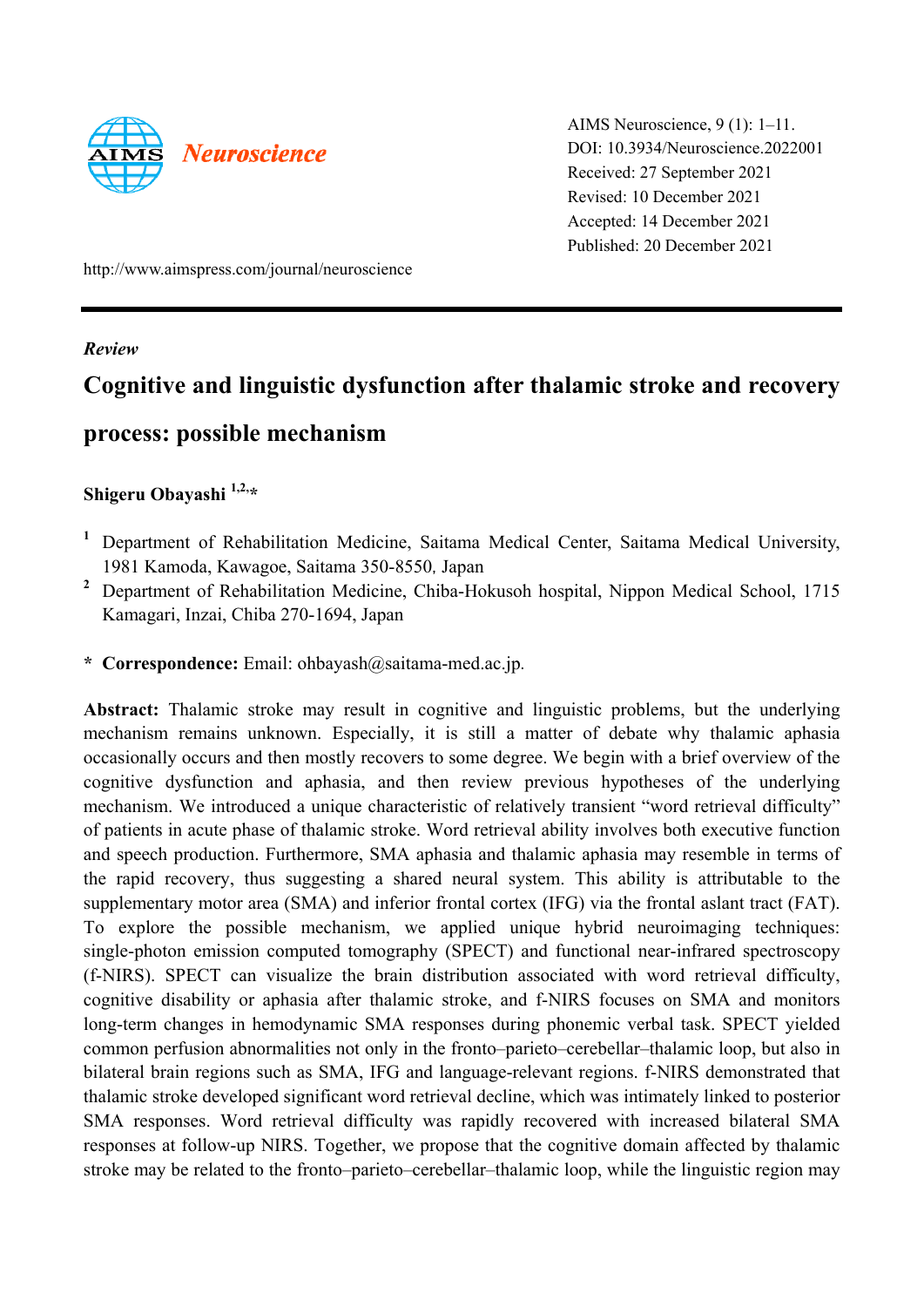be attributable to SMA, IFG and language-related brain areas. Especially, bilateral SMA may play a crucial role in the recovery of word retrieval, and right language-related region, including IFG, angular gyrus and supramarginal gyrus may determine recovery from thalamic aphasia.

**Keywords:** cerebro-cerebellar diaschisis; frontal aslant tract (FAT); functional near-infrared spectroscopy (f-NIRS); hemodynamic response; perfusion; supplementary motor area (SMA); single photon emission tomography (SPECT); thalamic aphasia; verbal fluency test; word retrieval

**Abbreviations:** AG: angular gyrus; CM: center median; FAT: frontal aslant tract; f-NIRS: functional near infrared spectroscopy; IFG: inferior frontal gyrus; ITP: inferior thalamic peduncle; NR: nucleus reticularis thalami; PET: positron emission tomography; SMG: supramarginal gyrus; SMA: supplementary motor area; SPECT: single photon emission tomography; STG: superior temporal gyrus

### **1. Introduction**

Increasing evidence has shown that the thalamus serves cognitive and language function as well as the final hub of a sensory information relay to the neocortex, striatum and hippocampus by divergent and convergent thalamocortical and corticothalamic pathways in a complementary manner [1]. In cognitive aspects of thalamic function, damage to the anterior portions of the thalamus results in memory loss [2,3], and damage to midline thalamic nuclei that may develop into inattention and executive dysfunction, such as deficits of impulse control and decision-making [4,5]. As for the linguistic aspect, it has been a matter of debate whether the thalamus plays a role in language [6,7]. A characteristic of thalamic aphasia is that the symptom is transient, mostly recovering rapidly, although for some patients it has a lasting effect [8–11]. However, it remains unclear why some patients with thalamic damage may develop aphasia while others do not, and how they can recover from the symptom.

A more detailed account of both the cognitive and the linguistic aspects of thalamic function drawn from lesion studies and functional imaging findings is provided in the following section. We identified a new characteristic of disorders derived from thalamic stroke, namely "difficulty in word retrieval", which may involve both executive function and speech production. Word retrieval disability was associated with supplementary motor area (SMA) responses, as shown by our recent f-NIRS results [12]. We focused on the association of SMA and the inferior frontal gyrus (IFG) via the frontal aslant tract (FAT) with word retrieval disability, and we will discuss the possible mechanism underlying cognitive dysfunction affected by thalamic stroke. This is followed by a brief overview of the main features of SMA syndrome, thalamic aphasia, and functional imaging findings. Taken together with our SPECT results, we propose a new hypothesis regarding the neural substrate subserving thalamic aphasia, and we discuss the possible mechanism underlying the recovery process.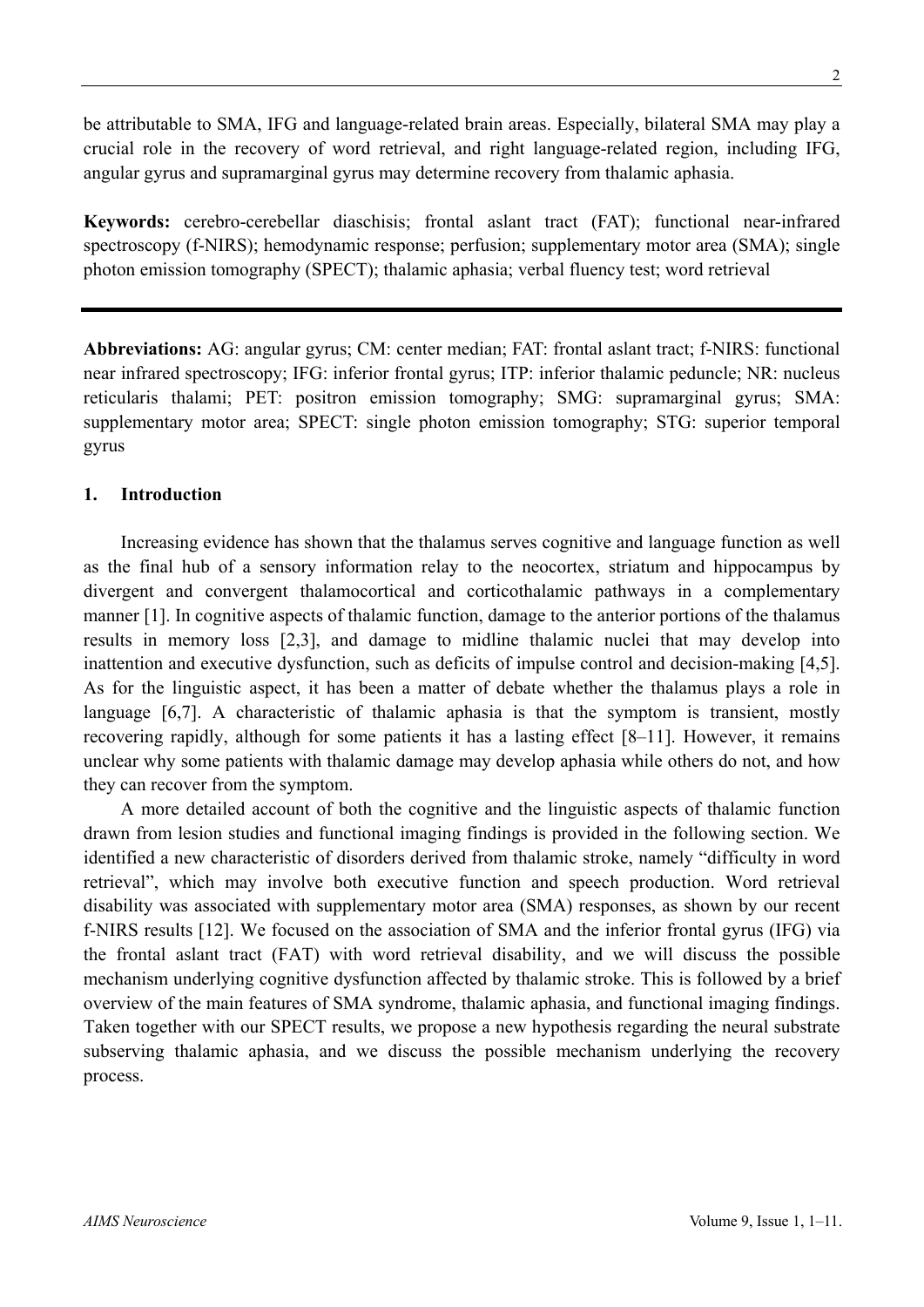### **2. Cognitive and linguistic domains affected by thalamic stroke**

According to a previous review [13] of vascular thalamic damage 3 weeks to 4 months post-stroke, almost 90% of the left thalamic and bilateral thalamic patient group presented with memory disturbances, inattention, executive dysfunctions and behaviour and/or mood alterations. Difficulty in fluency (6.4%), repetition (15.1%), naming (72.2%), auditory comprehension (43.8%), reading (25%), and writing (65%) were found in patients with left ( $n = 37$ ), and comprehension (1/2), repetition (1/2), and naming (2/2) with bilateral thalamic lesions ( $n = 3$ ).

On the other hand, we demonstrated that 25 of a total 27 patients with acute thalamic stroke (92.6%) had affected cognition including inattention (18 patients), memory disturbance (15), executive dysfunction (11) and social behavioral disturbance (1). Three patients presented with dysphasia [12].

Several hypotheses have been proposed to explain the role of the thalamus in higher-order behaviour. In 1997, Nadeau and Crosson described five potential mechanisms underlying cognitive dysfunction due to thalamic damage: 1) direct impact of damage to the thalamus, 2) disconnection of cognition-related cortical zones following thalamic stroke, 3) cerebro-cerebellar diaschisis, postulated by Von Monakow (1914), 4) neuronal deregulation of the cortex, and 5) hypoperfusion of the cortex due to some ischemic events [14].

### **3. "Word retrieval difficulty" as additional profile of thalamic stroke patients**

More interestingly, our data exhibited significant presence of word retrieval decline in patients with thalamic stroke (mean 13.8 words) compared with age-matched healthy volunteers (mean 21.9 words). Word retrieval ability as demonstrated by phonemic verbal fluency test may involve both cognitive and linguistic factors. Here we claim that thalamic stroke survivors at acute phase can be characterized by word retrieval difficulty, even in the absence of aphasia; word retrieval difficulty was then rapidly overcome within a few months. What do we mean by word retrieval decline as being regarded as another characteristic of thalamic damage? We expected that word retrieval decline and its rapid recovery may give some clue to the issue of whether cognitive and language controls share similar cognitive processes and neural mechanisms underlying cognitive and linguistic dysfunction due to thalamic damage. As both SMA aphasia and thalamic aphasia recover rapidly at least to a certain degree, they have the same feature as word retrieval difficulty due to thalamic damage. Therefore, we focused on word retrieval difficulty in acute phase of patients with thalamic stroke, and we proposed a new hypothesis concerning neural substrates sharing cognitive processing with a linguistic mechanism, fluent verbal ability and thalamic aphasia. We may also be able to explain the neural mechanism engaged in the rapid recovery from thalamic aphasia. To address this issue, we applied the hybrid neuroimaging techniques of single-photon emission computed tomography (SPECT) and functional near-infrared spectroscopy (f-NIRS). SPECT favors visualization of the brain associated with word retrieval difficulty, cognitive disability, or aphasia after thalamic stroke, while f-NIRS is a useful tool for monitoring long-term changes in hemodynamic responses of SMA during phonemic verbal task.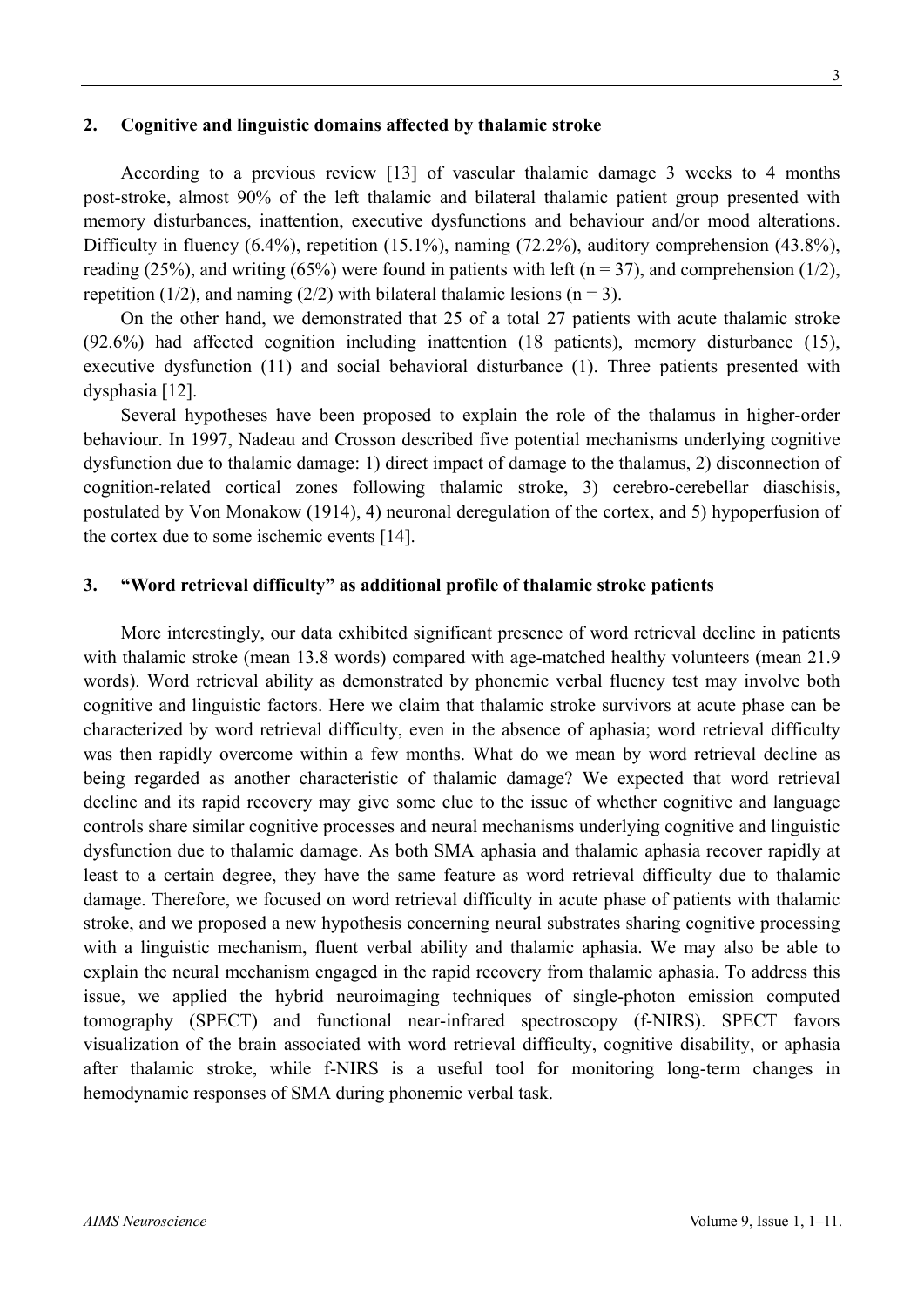perfusion abnormality in bilateral hemispheres, including the frontal cortices, superior temporal cortices, parietal cortices and cerebellum [12]. Most notably, damage to the thalamus commonly affected left language-related cortical areas and right homologous regions, including Broca's area (left 44, 45), Wernicke's area (22, 42), angular gyrus (39), and supramarginal gyrus (40). Further, perfusion abnormality involved bilateral SMA (6, 8) and IFG (44 and 45), connected by the FAT pathway as well as bilateral basal ganglia connecting with SMA. We confirmed that SPECT perfusion abnormalities showed similar pattern between patients with hemorrhage and ischemic ones, irrespective of stroke types. Accordingly, the possible neural mechanism underlying word retrieval disability may be the association with SMA and IFG via FAT as well as the cerebro-cerebellar

Our SPECT results from 16 patients in acute phase of thalamic stroke yielded diffuse cerebral

**6. Word retrieval difficulty due to thalamic stroke and neural mechanism** 

#### *AIMS Neuroscience* Volume 9, Issue 1, 1–11.

The supplementary motor area (SMA) was subdivided into two domains: SMA proper and pre-SMA. SMA contributes to speech production [15,16] as well as motor control and executive function [17,18]. In addition, by the use of NIRS, we found that SMA may play a crucial role in aging-related word retrieval difficulties [19]. Further, SMA may be involved in verbal fluency via the frontal aslant tract (FAT) [20,21]. FAT has a monosynaptic connection between the lateral inferior frontal gyrus and the medial superior frontal gyrus including pre-SMA and SMA [20,22]. Also, the functional laterality of FAT should be noted; i.e., left FAT is associated with speech initiation, stuttering and verbal fluency, whereas right FAT is involved in executive function, namely, inhibition control and conflict monitoring [22]. Phonemic verbal fluency task recruits the left IFG [23] and pre-SMA/SMA [17,24]. Both FAT pathways may be involved in sequential motor planning. Damage to pre-SMA and SMA areas can develop a distinctive aphasia that is different from transcortical motor aphasia [25]. Our f-NIRS during phonemic verbal task of thalamic stroke patients showed a close association of bilateral SMA responses with word retrieval decline without any dysphasia, regardless of the damage laterality. This suggested that phonemic VFT required bilateral SMA to achieve both executive and linguistic functions. In fact, the right hemisphere was affected in most of our enrolled patients.

SMA aphasia is characterized as follows: it begins with an initial period of mutism (2–10 days), which is followed by a speech-initiating difficulty, with normal comprehension, nearly intact repetition, usually no phonemic paraphasia, and normal confrontation-naming. Reading aloud is nearly normal while reading comprehension is limited to object-picture matching. Some difficulties in the comprehension of relational and syntactical linguistic structures usually occur [26]. However, in most cases, roughly 90%, the disorders are only temporary, resolving within weeks to months [27–30]. FAT connecting SMA with Broca's area may be at least partially attributable not only to the language defects due to SMA damage but also to the rapid recovery of aphasia, given that there is a crossed frontal aslant tract [31]. The rapid recovery can be ascribed to bilateral projections traversing the periventricular white matter, and also controlling the left lateral frontal cortex [32].

### **4. SMA affected by thalamic stroke**

**5. SMA aphasia and recovery process**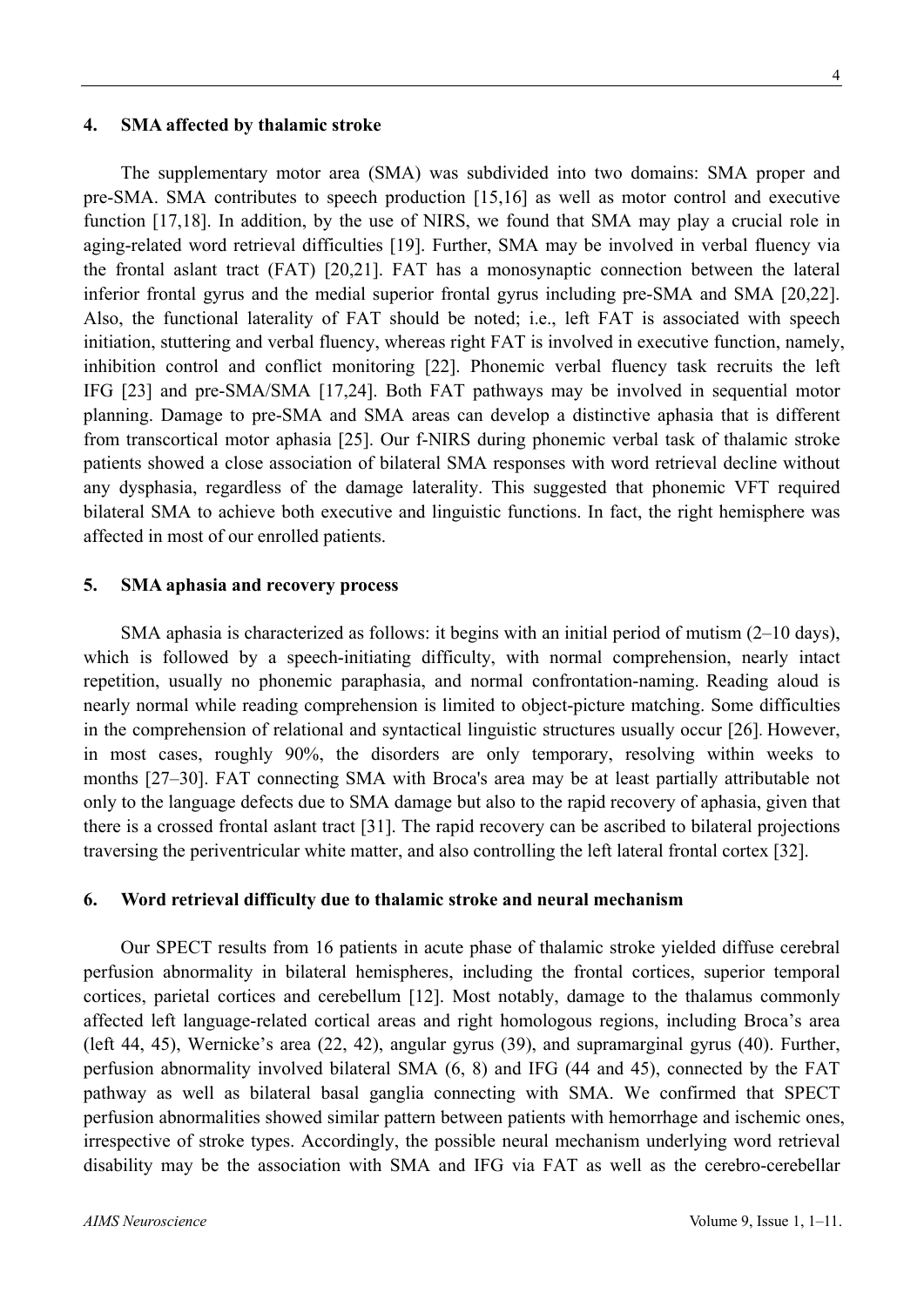diaschisis in the fronto-pontine-cerebellar-thalamic loop [33]. In addition, our repeated f-NIRS studies exhibited recovery of the word retrieval difficulty while associated with increased bilateral SMA responses. Therefore, at the very least, bilateral SMA may contribute not only to the word retrieval difficulty due to thalamic stroke but also to the recovery process of the difficulty. Together, we propose another diaschisis model for explaining both cognitive and linguistic impairments after thalamic stroke, i.e., that the cognitive domain affected by thalamic stroke may be related to the fronto–parieto–cerebellar loop, while the linguistic region may be attributed to the SMA, IFG and language-related brain areas [12] (Figure 1).



**Figure 1.** Possible neural mechanism underlying word retrieval difficulty in acute phase of thalamic stroke. Repeated f-NIRS exhibited improvement of word retrieval linked to augmented SMA responses. Our hypothetical schema was shown. Note that possible neural basis of cognitive dysfunction due to thalamic damage was highlighted in yellow, whereas the system underlying linguistic disturbance affected by thalamic destruction was shown in green.

### **7. Thalamic aphasia and recovery: possible mechanism**

Crosson (1984) described three cardinal features of thalamic aphasia: (1) fluent output with frequent paraphasia, (2) almost intact auditory-verbal comprehension, (3) slightly impaired repetition [34]. Llano [11] summarized the commonly noted features of thalamic aphasia as 1) deficits in naming, with relative preservation of repetition [13], 2) a high frequency of semantic paraphasic errors [9,35], and 3) perseverations [9,36,37].

Another commonly reported feature of thalamic aphasia is a relatively rapid recovery from language deficits. Most patients recover to a significant degree within 6 months of the ictus [8,38], although several patients with persistent aphasic deficits after focal thalamic lesions have been described [9,35,36]. The feature of thalamic aphasia may resemble SMA aphasia in terms of the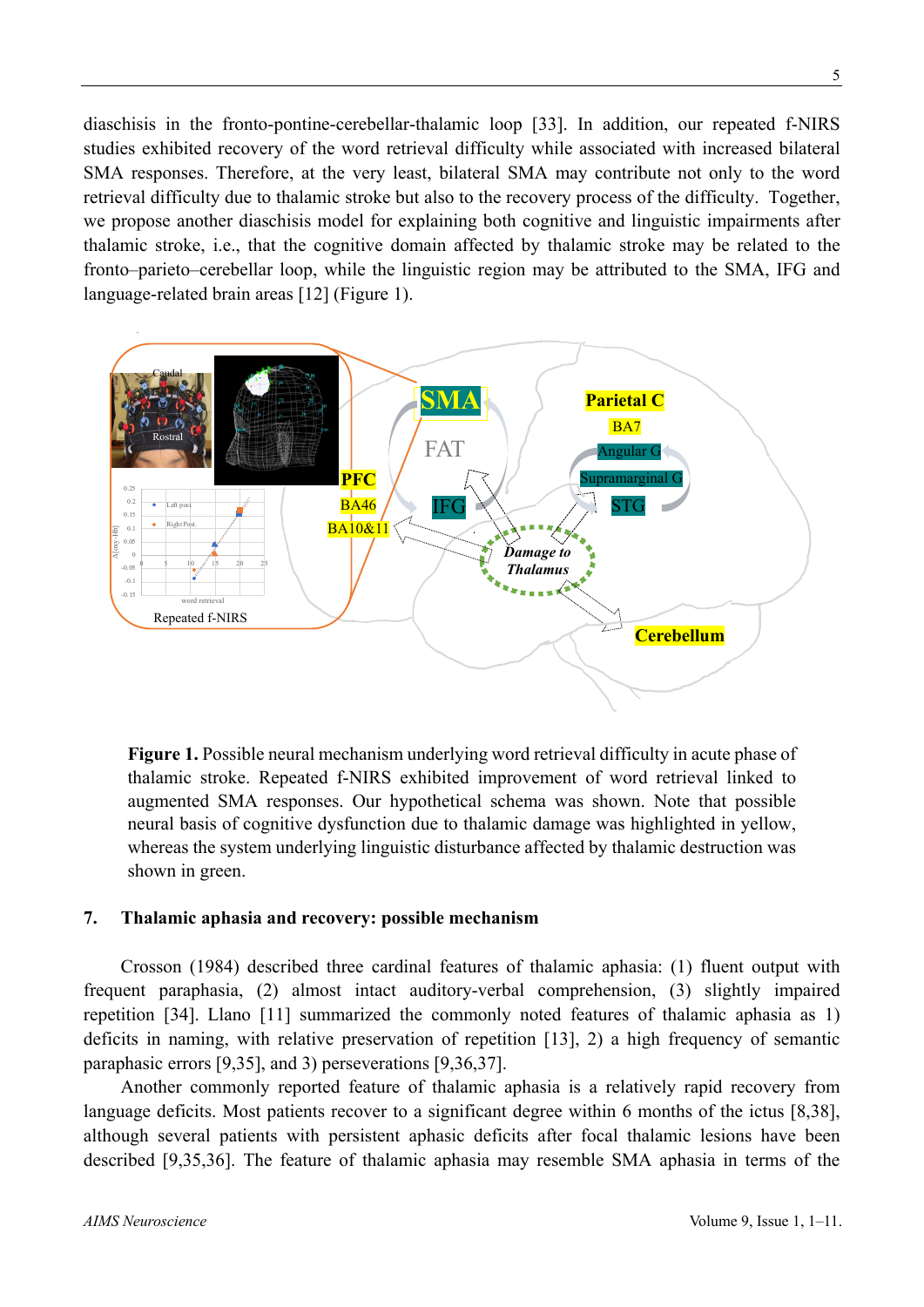6

rapid recovery, and this may imply that both share the mechanism, given the close association of thalamic damage with SMA activity.

How does thalamic aphasia develop? Nadeau and Crosson [14] presented the hypothesis that thalamic aphasia was due to lesions of the frontal–inferior thalamic peduncle (ITP)–nucleus reticularis thalami (NR)–center median (CM) system. Destruction of the system by thalamic ictus may produce linguistic dysfunction by impairing selective disinhibition of thalamocortical neurons in LP and pulvinar or by altering CM transmission to the cortex.

On the other hand, given the contribution of SMA and IFG via FAT to SMA aphasia and the recovery process and the similarity between SMA aphasia and thalamic aphasia, it is possible that SMA, IFG, and language-related regions may well be involved in the neural mechanism of thalamic aphasia.

In addition, as mentioned above, damage to the thalamus commonly creates word retrieval difficulty for patients sharing a cognitive process with a language one, even in the absence of dysphasic symptoms. With respect to thalamic aphasia, SPECT yielded the same pattern of perfusion abnormalities in two patients recovered from aphasia as in those without dysphasia, while one with persistent aphasia showed a different pattern. In addition, inter-group comparisons revealed higher perfusion at left SMA-proper, bilateral IFG and left STG with better word retrieval while lower perfusion at right SMA-proper with better word retrieval. The perfusion magnitude at bilateral pre-SMA and bilateral basal ganglia seemed to be unrelated to word retrieval disability. Nadeau and Crosson claimed that the basal ganglia have very little to do with language function [14]. It is plausible that there may be a common neural mechanism that shares word retrieval difficulty with thalamic aphasia.

Previous functional imaging studies have suggested that, during the recovery process of aphasia, some eloquent dominant hemispheric cortical tissue (such as Wernicke's area or Broca's area) can functionally reorganize by recruiting homologous nondominant, contralateral tissue [39,40]. Karbe and his colleagues, from a PET study with FDG, claimed that left SMA activation during token task may compensate for aphasia at the subacute phase whereas restitution of the left superior temporal cortex may contribute more greatly to the long-term progress of aphasia than compensatory activation of the right language-homologous region [39]. Another previous report suggested SMA involvement in the early phase of the language recovery process post-stroke [41]. They claimed that brain reorganization during language recovery proceeds in three phases: the first phase begins with strong attenuation of the remaining left language areas in the acute phase; the second phase involves an upregulation with recruitment of right homologue language zones and SMA, correlating with language improvement; the third phase ends the recovery process by a normalization of activation, possibly reflecting consolidation in the language system.

Our SPECT study included three patients with thalamic aphasia [12]. Two patients produced aphasia due to left thalamic hemorrhage, patient A presenting global aphasia and Patient B having difficulty in auditory  $\&$  reading comprehension and naming, then recovered from aphasia 3 months post-stroke. Both patients commonly yielded hypo-perfusion in Brodmann areas 8, 44 & 45, and other language-related brain areas in the left hemisphere  $(22 \& 42, 39, 40)$  and hyper-perfusion in right language homologous areas (22  $\&$  42, 40). The third patient (C), with motor aphasia lasting for one year after right thalamic hemorrhage, yielded hyper-perfusion in SMA, IFG and other language-relevant areas in the left hemisphere without abnormality in right language homologous areas. The findings suggest that compensatory right language homologous activation may determine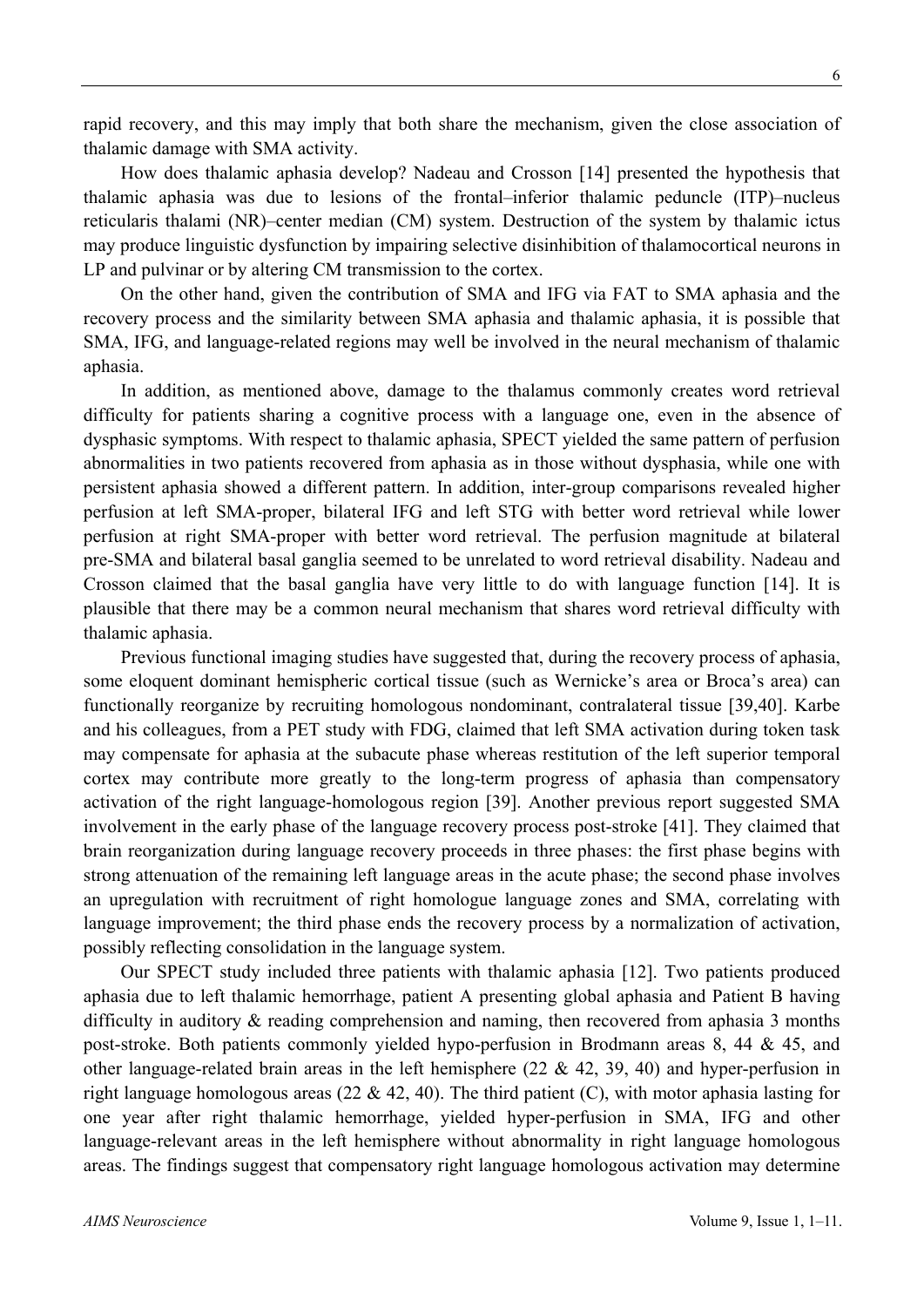the restoration of thalamic aphasia. Notably, it must be pointed out that despite the absence of dysphasia, all patients demonstrated perfusion abnormality in bilateral language-relevant brain regions regardless of the stroke laterality. These findings may be explained by the compensatory mechanism to protect against dysphasia after thalamic stroke. From a predictive view of recovery, the difference between two recovered patients and an aphasia-persistent patient was that the former demonstrated more diffuse perfusion abnormality, including in left language-relevant brain areas and right homologous areas, while the latter showed abnormality restricted to only left language areas. So far, right homologous language areas were considered to play a compensatory role for the recovery process of aphasia after stroke [41–43]. Therefore, the different perfusion, especially in right language-homologous regions, might be a predictor of successful recovery from thalamic aphasia (Figure 2). Simultaneously, a neural system possibly developing thalamic aphasia might be involved in those subserving word retrieval difficulties due to thalamic stroke.



**Figure 2.** Difference of cerebral perfusion between aphasia recovery group and persistent group. Perfusion abnormality in right language-homologous regions at acute phase of thalamic stroke could lead us to expect rapid recovery from thalamic aphasia, suggesting that the right hemisphere may play a compensatory role for aphasia. SPECT results derived from three patients with thalamic aphasia, two (patients A, B) with aphasic recovery and the other (patient C) with persistent aphasia.

### **8. Conclusion**

We found that thalamic stroke survivors at acute phase were commonly characterized by word retrieval difficulty, and even with the absence of aphasia. Word retrieval decline may be related to the fact that the thalamus plays a crucial role in both cognition and language. When focusing on word retrieval difficulty in patients with acute phase of thalamic stroke, we proposed a new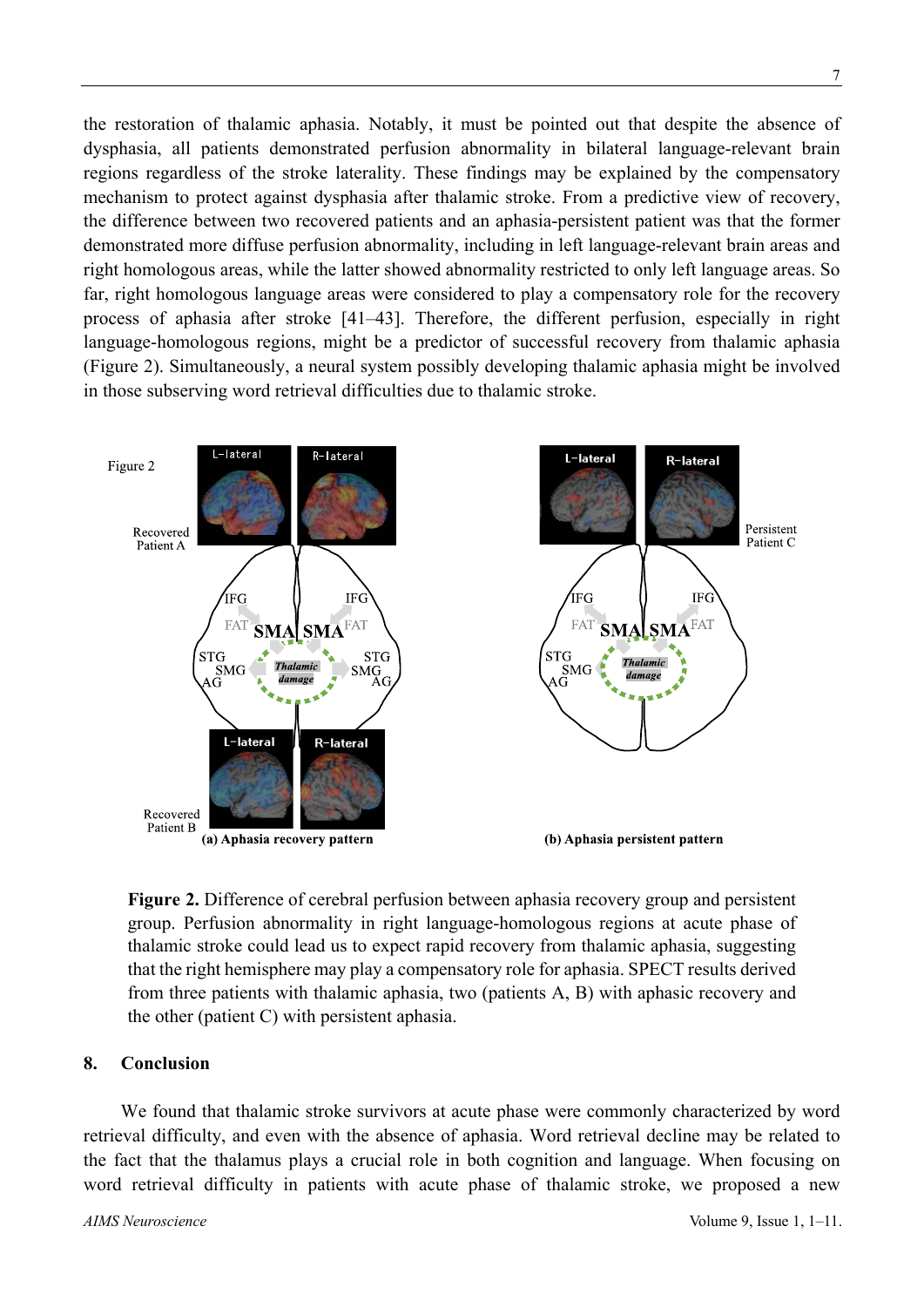hypothesis concerning neural substrate sharing cognitive processing with a linguistic mechanism, namely, verbal fluency ability. In other words, the cognitive domain affected by thalamic stroke may be related to the fronto–parieto–cerebellar–thalamic loop, while the linguistic domain may be attributed to SMA, IFG, and language-related brain areas. Especially, bilateral SMA may play crucial role in the recovery of word retrieval difficulty, whereas the right language-related region, including IFG, angular gyrus and supramarginal gyrus, may determine restoration of thalamic aphasia. Further understanding of the neurophysiological underpinnings of cognitive and language dysfunction after thalamic stroke could prove beneficial for the future establishment of therapeutic approaches for these deficits.

### **Acknowledgments**

This research was partially supported by a grant from Grants-in-Aid for Scientific Research, Japan Society for the Promotion of Science (JSPS) to S.O (19K11355).

### **Conflict of interest**

The authors declare no conflict of interest.

### **References**

- 1. Wolff M, Vann SD (2019) The Cognitive Thalamus as a Gateway to Mental Representations. *J Neurosci* 39: 3–14. https://doi.org/10.1523/JNEUROSCI.0479-18.2018
- 2. Valenstein E, Bowers D, Verfaellie M, et al. (1987) Retrosplenial amnesia. *Brain* 110 ( Pt 6): 1631–1646. https://doi.org/10.1093/brain/110.6.1631
- 3. Aggleton JP, O'Mara SM, Vann SD, et al. (2010) Hippocampal-anterior thalamic pathways for memory: uncovering a network of direct and indirect actions. *Eur J Neurosci* 31: 2292–2307. https://doi.org/10.1111/j.1460-9568.2010.07251.x
- 4. Van der Werf YD, Scheltens P, Lindeboom J, et al. (2003) Deficits of memory, executive functioning and attention following infarction in the thalamus; a study of 22 cases with localised lesions. *Neuropsychologia* 41: 1330–1344. https://doi.org/10.1016/S0028-3932(03)00059-9
- 5. Carrera E, Bogousslavsky J (2006) The thalamus and behavior: effects of anatomically distinct strokes. *Neurology* 66: 1817–1823. https://doi.org/10.1212/01.wnl.0000219679.95223.4c
- 6. Johnson MD, Ojemann GA (2000) The role of the human thalamus in language and memory: evidence from electrophysiological studies. *Brain Cogn* 42: 218–230. https://doi.org/10.1006/brcg.1999.1101
- 7. Crosson B (2013) Thalamic mechanisms in language: a reconsideration based on recent findings and concepts. *Brain Lang* 126: 73–88. https://doi.org/10.1016/j.bandl.2012.06.011
- 8. Raymer AM, Moberg P, Crosson B, et al. (1997) Lexical-semantic deficits in two patients with dominant thalamic infarction. *Neuropsychologia* 35: 211–219. https://doi.org/10.1016/S0028-3932(96)00069-3
- 9. Demeurisse G, Derouck M, Coekaerts MJ, et al. (1979) Study of two cases of aphasia by infarction of the left thalamus, without cortical lesion. *Acta Neurol Belg* 79: 450–459.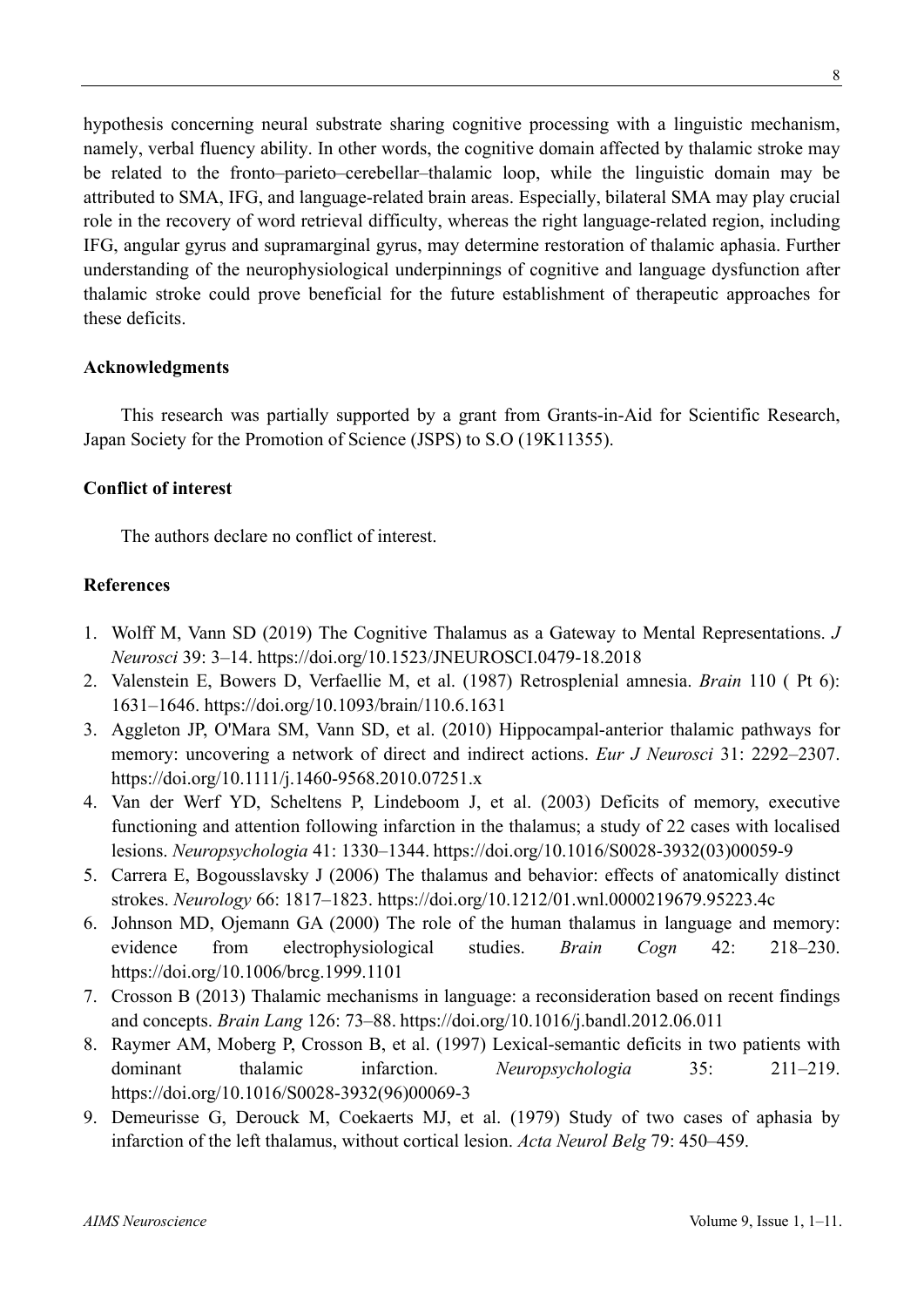- 10. Jonas S (1982) The thalamus and aphasia, including transcortical aphasia: a review. *J Commun Disord* 15: 31–41. https://doi.org/10.1016/0021-9924(82)90042-9
- 11. Llano DA (2013) Functional imaging of the thalamus in language. *Brain Lang* 126: 62–72. https://doi.org/10.1016/j.bandl.2012.06.004
- 12. Obayashi S (2020) The Supplementary Motor Area Responsible for Word Retrieval Decline After Acute Thalamic Stroke Revealed by Coupled SPECT and Near-Infrared Spectroscopy. *Brain Sci* 10. https://doi.org/10.3390/brainsci10040247
- 13. De Witte L, Brouns R, Kavadias D, et al. (2011) Cognitive, affective and behavioural disturbances following vascular thalamic lesions: a review. *Cortex* 47: 273–319. https://doi.org/10.1016/j.cortex.2010.09.002
- 14. Nadeau SE, Crosson B (1997) Subcortical aphasia. *Brain Lang* 58: 355-402; discussion 418–323. https://doi.org/10.1006/brln.1997.1707
- 15. Fontaine D, Capelle L, Duffau H (2002) Somatotopy of the supplementary motor area: evidence from correlation of the extent of surgical resection with the clinical patterns of deficit. *Neurosurgery* 50: 297–303; discussion 303–295. https://doi.org/10.1227/00006123-200202000-00011
- 16. Tremblay P, Gracco VL (2009) Contribution of the pre-SMA to the production of words and non-speech oral motor gestures, as revealed by repetitive transcranial magnetic stimulation (rTMS). *Brain Research* 1268: 112–124. https://doi.org/10.1016/j.brainres.2009.02.076
- 17. Alario FX, Chainay H, Lehericy S, et al. (2006) The role of the supplementary motor area (SMA) in word production. *Brain Res* 1076: 129–143. https://doi.org/10.1016/j.brainres.2005.11.104
- 18. Shima K, Mushiake H, Saito N, et al. (1996) Role for cells in the presupplementary motor area in updating motor plans. *P Natl Acad Sci USA* 93: 8694–8698. https://doi.org/10.1073/pnas.93.16.8694
- 19. Obayashi S, Hara Y (2013) Hypofrontal activity during word retrieval in older adults: a near-infrared spectroscopy study. *Neuropsychologia* 51: 418–424. https://doi.org/10.1016/j.neuropsychologia.2012.11.023
- 20.Catani M, Dell'acqua F, Vergani F, et al. (2012) Short frontal lobe connections of the human brain. *Cortex* 48: 273–291. https://doi.org/10.1016/j.cortex.2011.12.001
- 21. Thiebaut de Schotten M, Dell'Acqua F, Valabregue R, et al. (2012) Monkey to human comparative anatomy of the frontal lobe association tracts. *Cortex* 48: 82–96. https://doi.org/10.1016/j.cortex.2011.10.001
- 22. Dick AS, Garic D, Graziano P, et al. (2019) The frontal aslant tract (FAT) and its role in speech, language and executive function. Cortex 111: 148–163. https://doi.org/10.1016/j.cortex.2018.10.015
- 23. Costafreda SG, Fu CH, Lee L, et al. (2006) A systematic review and quantitative appraisal of fMRI studies of verbal fluency: role of the left inferior frontal gyrus. *Hum Brain Mapp* 27: 799–810. https://doi.org/10.1002/hbm.20221
- 24. Ziegler W, Kilian B, Deger K (1997) The role of the left mesial frontal cortex in fluent speech: evidence from a case of left supplementary motor area hemorrhage. *Neuropsychologia* 35: 1197–1208. https://doi.org/10.1016/S0028-3932(97)00040-7
- 25. Ardila A, Lopez MV (1984) Transcortical motor aphasia: one or two aphasias? *Brain Lang* 22: 350–353. https://doi.org/10.1016/0093-934X(84)90099-3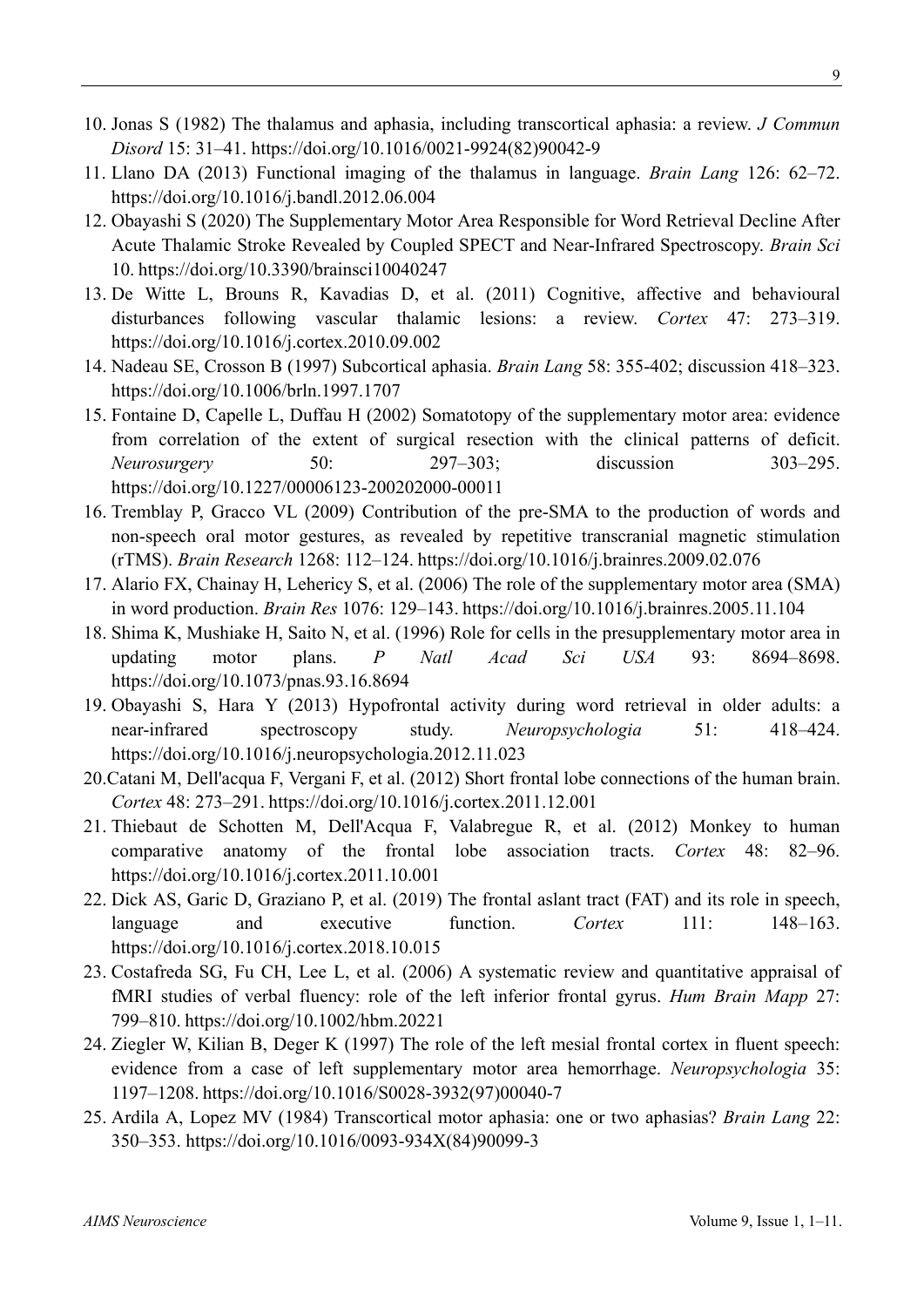- 26. Alexander MP, Schmitt MA (1980) The aphasia syndrome of stroke in the left anterior cerebral artery territory. *Arch Neurol* 37: 97–100. https://doi.org/10.1001/archneur.1980.00500510055010
- 27. Laplane D, Talairach J, Meininger V, et al. (1977) Clinical consequences of corticectomies involving the supplementary motor area in man. *J Neurol Sci* 34: 301–314. https://doi.org/10.1016/0022-510X(77)90148-4
- 28. Potgieser AR, de Jong BM, Wagemakers M, et al. (2014) Insights from the supplementary motor area syndrome in balancing movement initiation and inhibition. *Front Hum Neurosci* 8: 960. https://doi.org/10.3389/fnhum.2014.00960
- 29. Kim YH, Kim CH, Kim JS, et al. (2013) Risk factor analysis of the development of new neurological deficits following supplementary motor area resection. *J Neurosurg* 119: 7–14. https://doi.org/10.3171/2013.3.JNS121492
- 30. Rosenberg K, Nossek E, Liebling R, et al. (2010) Prediction of neurological deficits and recovery after surgery in the supplementary motor area: a prospective study in 26 patients. *J Neurosurg* 113: 1152–1163. https://doi.org/10.3171/2010.6.JNS1090
- 31. Baker CM, Burks JD, Briggs RG, et al. (2018) The crossed frontal aslant tract: A possible pathway involved in the recovery of supplementary motor area syndrome. *Brain Behav* 8: e00926. https://doi.org/10.1002/brb3.926
- 32. Alario FX, Chainay H, Lehericy S, et al. (2006) The role of the supplementary motor area (SMA) in word production. *Brain Res* 1076: 129–143. https://doi.org/10.1016/j.brainres.2005.11.104
- 33. Obayashi S (2019) Frontal dynamic activity as a predictor of cognitive dysfunction after pontine ischemia. *NeuroRehabilitation* 44: 251–261. https://doi.org/10.3233/NRE-182566
- 34. Crosson B (1984) Role of the dominant thalamus in language: a review. *Psychol Bull* 96: 491–517. https://doi.org/10.1037/0033-2909.96.3.491
- 35. Radanovic M, Scaff M (2003) Speech and language disturbances due to subcortical lesions. *Brain Lang* 84: 337–352. https://doi.org/10.1016/S0093-934X(02)00554-0
- 36. Bell DS (1968) Speech functions of the thalamus inferred from the effects of thalamotomy. *Brain* 91: 619–638. https://doi.org/10.1093/brain/91.4.619
- 37. Levin N, Ben-Hur T, Biran I, et al. (2005) Category specific dysnomia after thalamic infarction: a case-control study. *Neuropsychologia* 43: 1385–1390. https://doi.org/10.1016/j.neuropsychologia.2004.12.001
- 38. Archer CR, Ilinsky IA, Goldfader PR, et al. (1981) Case report. Aphasia in thalamic stroke: CT stereotactic localization. *J Comput Assist Tomogr* 5: 427–432. https://doi.org/10.1097/00004728-198106000-00024
- 39. Karbe H, Thiel A, Weber-Luxenburger G, et al. (1998) Brain plasticity in poststroke aphasia: what is the contribution of the right hemisphere? *Brain Lang* 64: 215–230. https://doi.org/10.1006/brln.1998.1961
- 40. Calvert GA, Brammer MJ, Morris RG, et al. (2000) Using fMRI to study recovery from acquired dysphasia. *Brain Lang* 71: 391–399. https://doi.org/10.1006/brln.1999.2272
- 41. Saur D, Lange R, Baumgaertner A, et al. (2006) Dynamics of language reorganization after stroke. *Brain* 129: 1371–1384. https://doi.org/10.1093/brain/awl090
- 42. Anglade C, Thiel A, Ansaldo AI (2014) The complementary role of the cerebral hemispheres in recovery from aphasia after stroke: a critical review of literature. *Brain Inj* 28: 138–145. https://doi.org/10.3109/02699052.2013.859734